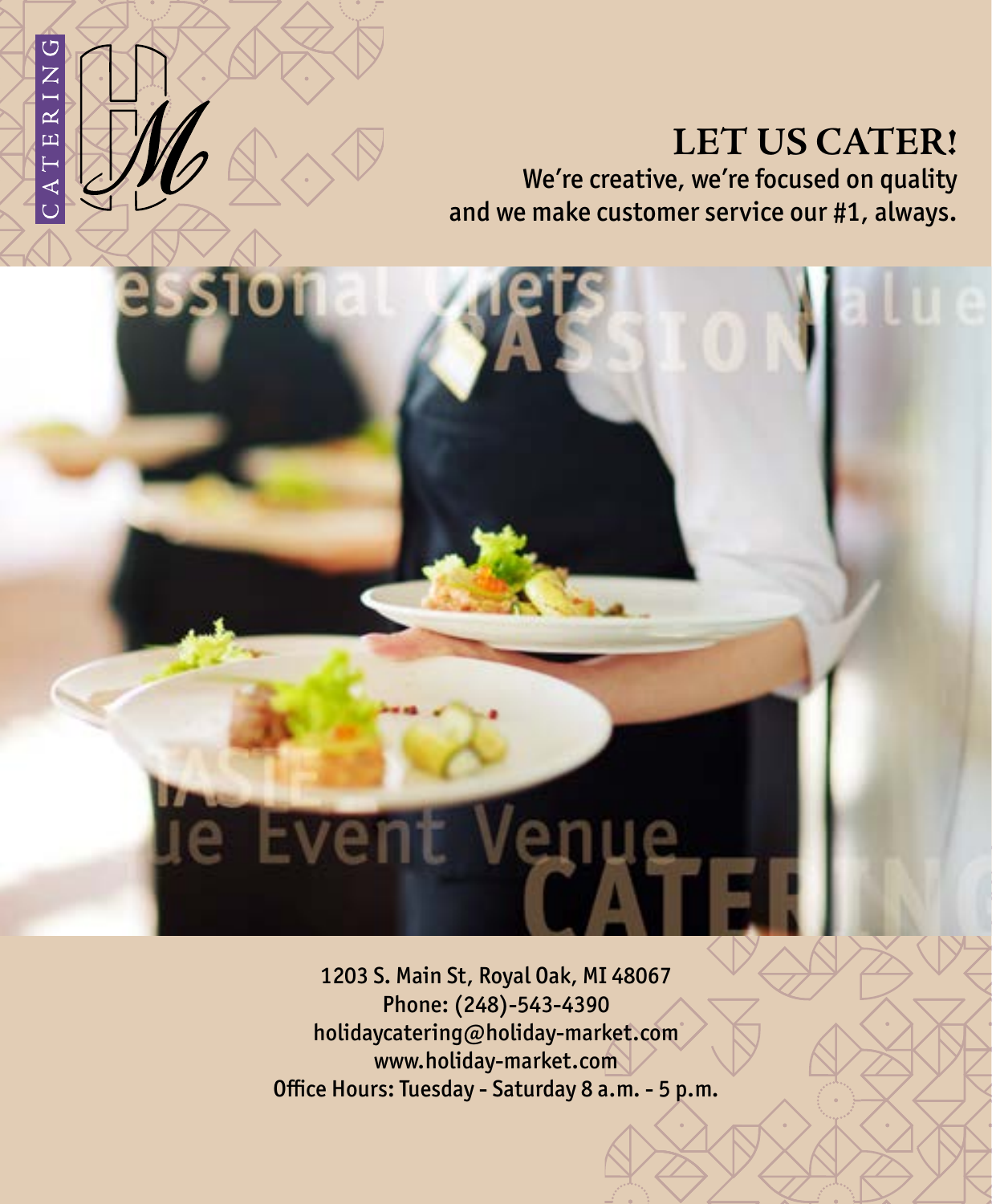## **FEATURE PLATTERS**

#### **Beef Tenderloin Platter**

marinated, grilled and served with roasted garlic and mustard potato salad, horseradish cream, and assorted rolls and butter **Small - \$250 | Medium - \$325 | Large - \$375**

### **Grilled, Marinated Chicken Platter**

with vegetable pasta salad or grilled vegetables, roasted garlic aioli and assorted rolls and butter **Small - \$150 | Medium - \$185 | Large - \$225**

#### **Roast Pork Loin Platter**

with roasted garlic and mustard potato salad with coarse grain, Dijon, and honey mustards, and assorted rolls and butter **Small - \$150 | Medium - \$185 | Large - \$225**

### **Spicy Peanut Pork Tenderloin Platter**

with Asian sesame noodle salad, wasabi mayonnaise, and assorted rolls and butter **Small - \$150 | Medium - \$185 | Large - \$225**

#### **Roasted Turkey Breast Platter**

sliced and plattered with brandied cranberry chutney, whole grain Dijon mayo, imported Swiss cheese, and your choice of side dish, served with artisan breads and butter **Small - \$150 | Medium \$185 | Large - \$225**

#### **Spiral-Sliced Ham**

locally-produced Dearborn ham, removed from the bone and plattered with a trio of mustards, imported Swiss cheese, and your choice of side dish served with artisan breads and butter **Small- \$150 | Medium - \$185 | Large - \$225**

> Small Serves 10-15 | 5 lbs. of protein, 3 lbs. of side dish, 16 rolls Medium Serves 15-20 | 7 lbs. of protein, 4 lbs. of side dish, 24 rolls Large Serves 20-25 | 9 lbs. of protein, 5 lbs. of side dish, 30 rolls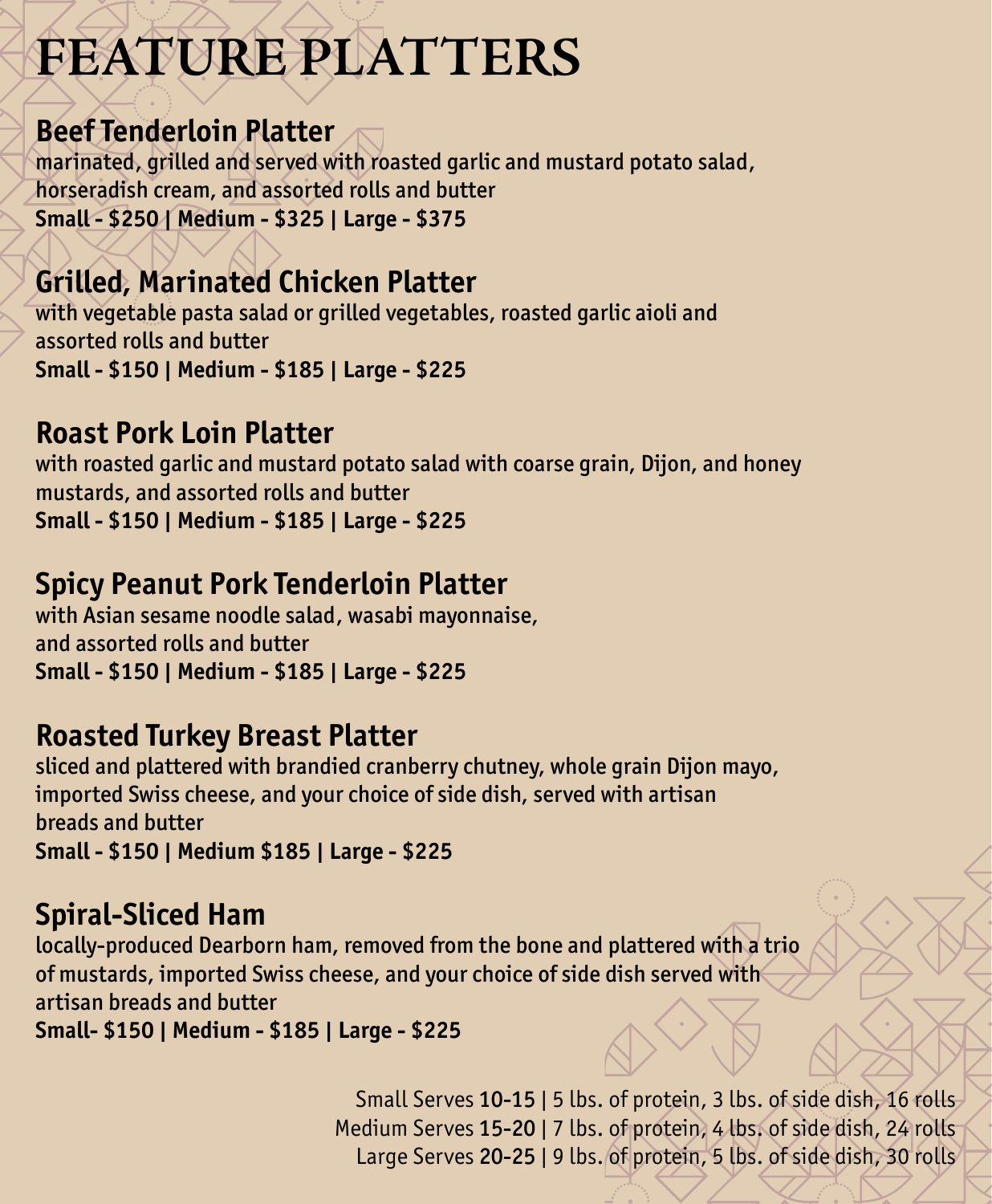**SMALL BITES**

Two dozen minimum for **each** item ordered

**Mini Spinach Artichoke Phyllo Cups**

our popular dip served in a bite-sized shell **\$2.00 each**

#### **Petite Risotto Cakes**

served with a creamy roasted tomato fennel sauce **\$2.50 each**

**Coconut Shrimp** with a mustard-marmalade sauce **\$3.50 each**

**Mini Soy-Glazed Meatballs \$2.00 each**

**Mini Greek Meatballs** served with tzatziki sauce **\$2.00**

### **Chicken Skewers**

lemon-garlic chicken, served with tzatziki sauce on the side **\$3.25 each**

### **Mini Brie and Cranberry-Chutney**

served in phyllo cup **\$2.00 each**

## **Stuffed Mushroom Caps**

with a sausage-garlic filling **\$2.00 each**

### **Stuffed Vegetarian Mushroom Caps**

chopped spinach, minced artichike, Boursin, and panko filling **\$2.00 each**

#### **Chicken Pot Stickers**

served with a wasabi sauce **\$2.25 each**

## **Michigan Cherry Meatballs**

petite beef meatballs in Michigan cherry BBQ sauce **\$2.00 each**

#### **Shrimp Cocktails**

jumbo shrimp with tangy sauce **\$3.00 each**

#### **Chicken Pot Stickers**

served with a wasabi sauce **\$2.25 each**

#### **Potato Skins**

with cheddar cheese, bacon bits, and green oinions **\$2.25 each**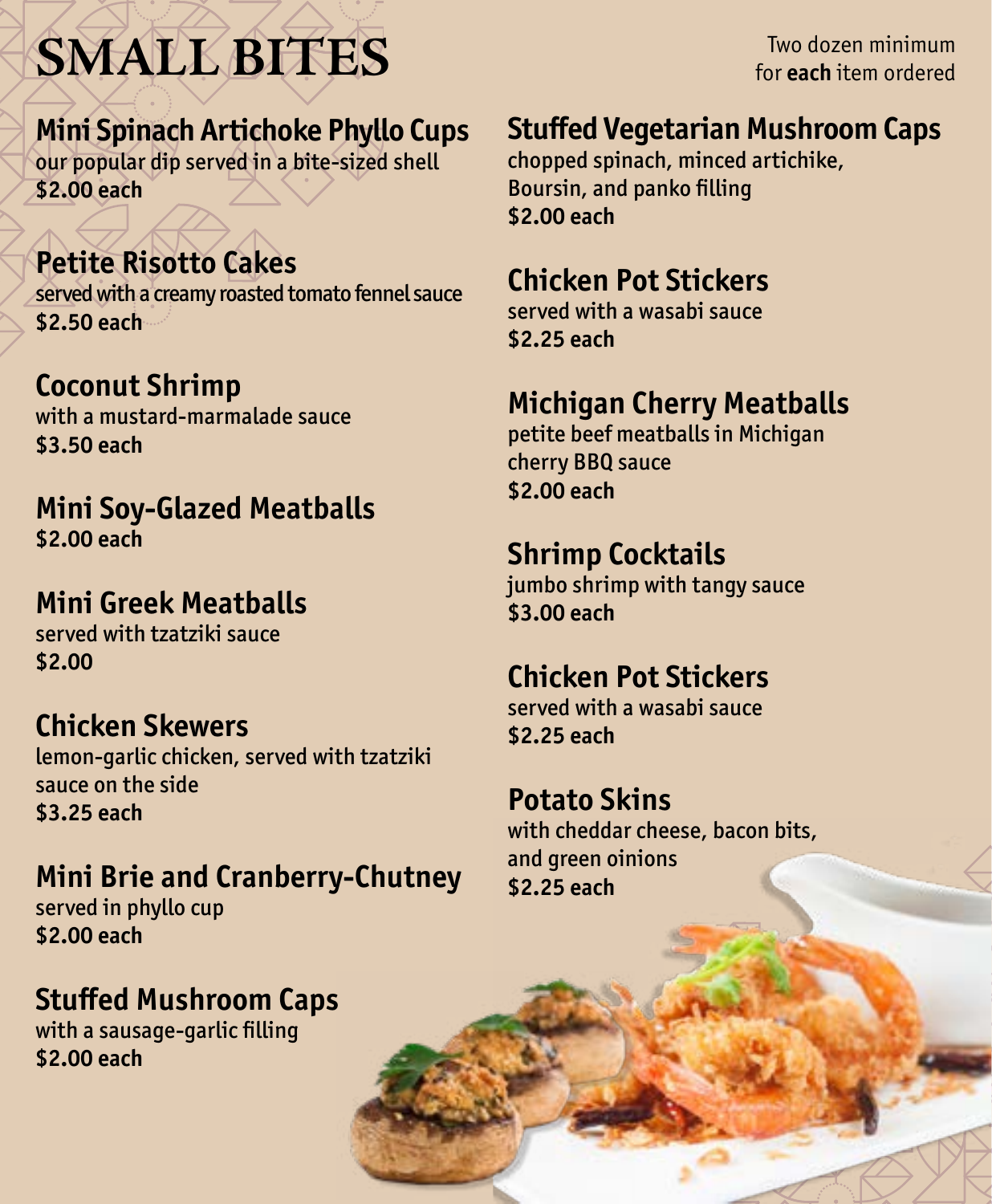# **SALADS**

Small serves **10** Large serves **20**

#### **House Salad**

mixed greens and romaine with grape tomatoes, cucumber, garbanzo beans, and shredded carrots and our house-made red wine vinaigrette **Small \$49.00| Large \$89.00** 

#### **Michigan Cherry Salad**

mixed greens with dried cherries, blue cheese crumbles, and toasted slivered almonds and our house-made maple-balsamic vinaigrette **Small \$59.00 | Large \$99.00**

#### **Greek Salad**

crisp romaine leaves with grape tomatoes, cucumber, roasted beets, garbanzo beans, Kalamata olives, crumbled feta and our house-made Greek dressing **Small \$59.00 | Large \$99.00**

#### **Spinach-Orzo Salad**

fresh baby spinach combined with orzo pasta and garnished with julienne sun-dried tomatoes, pistachios, and shredded Parmesan cheese and our house-made lemon vinaigrette **Small \$59.00 | Large \$99.00**

#### **Classic Caesar Salad**

crisp romaine leaves with shredded Parmesan cheese, croutons, and our signature house-made dressing **Small \$49.00 | Large \$89.00**

**Add Grilled Chicken**  Small \$30.00 | Large \$59.00

**Add Grilled Salmon** Small \$50.00 | Large \$100.00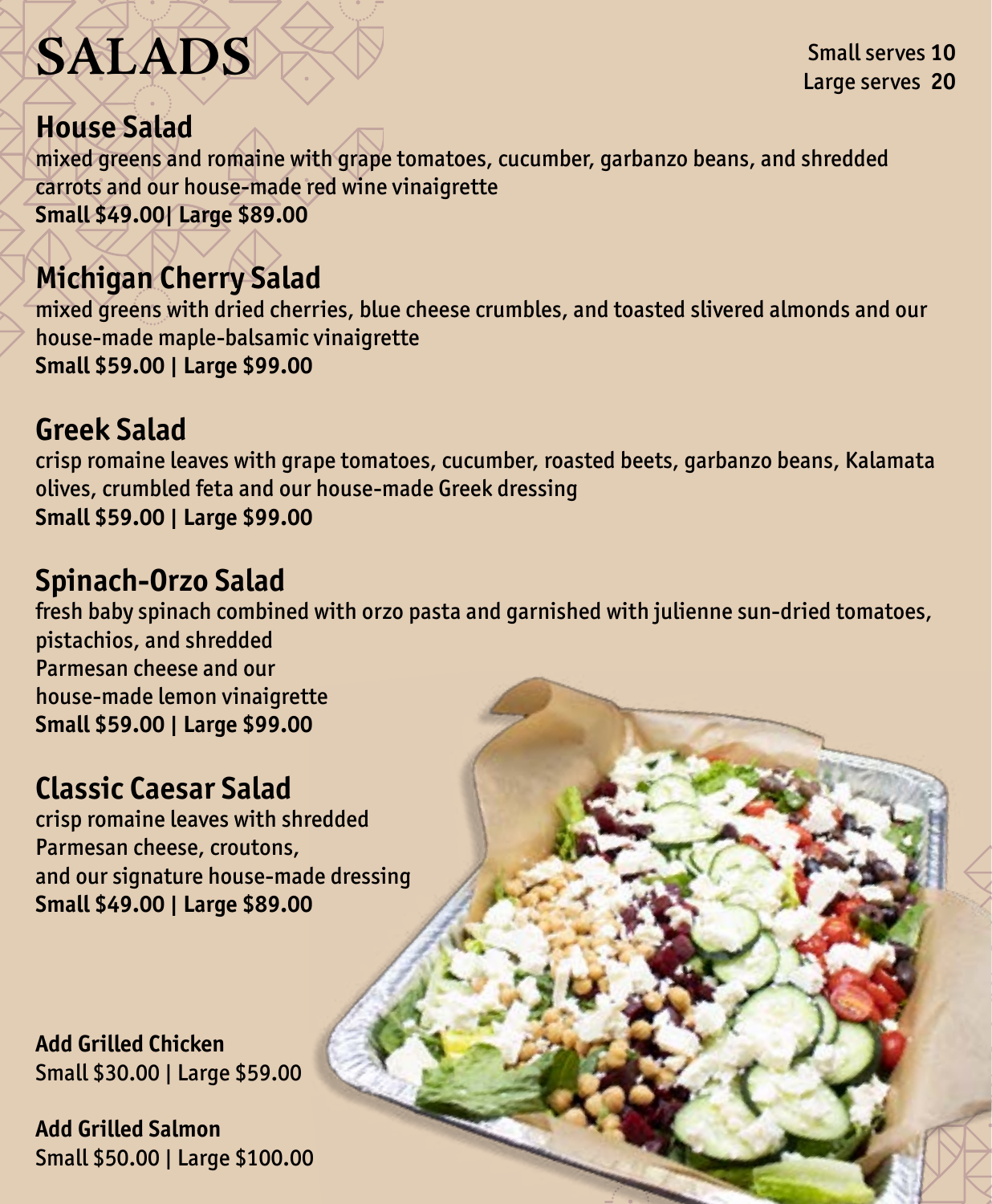## **APPETIZER PLATTERS**

Small Serves 15-25 Medium Serves 25-35 Large Serves 35-45

#### **Mediterranean Platter**

hummus, tabbouleh, stuffed grape leaves, feta, Middle Eastern yogurt cheeses with za'atar herbs, lentil salad, assorted whole olives, and roasted peppers, served with fresh pita bread and pita chips **Small - \$150 | Medium - \$200 | Large - \$250**

#### **Smoked or Poached Salmon Platter**

with minced red onion, chopped egg, capers, lemon-dill crème fraiche, and toast points **Smoked | Small -\$125 | Medium - \$150 | Large - \$175 Large - Poached Only - \$250**

#### **Antipasto Platter**

an elegant selection of imported marinated vegetables, olives, imported cheeses, and Italian meats served with crackers and sliced baguette **Small - \$150 | Medium - \$200 | Large - \$250**

#### **Custom Cheese Platter**

imported and domestic cheese assortment, with dried fruit, nuts, and cracker basket **Small - \$100 | Medium - \$150 | Large - \$200**

#### **Grilled Vegetable Platter**

seasonal grilled vegetable assortment, with roasted garlic aioli **Small - \$100 Medium - \$125 Large - \$150**

### **Fresh Fruit Platter**

hand selected seasonal fruits from our fresh produce department, artistically displayed **Small - \$75 Medium - \$100 Large - \$125**

### **Crudité Platter**

a beautiful arrangement of fresh and grilled vegetables, served with onion-dill dip **Small - \$100 Medium - \$125 Large - \$150**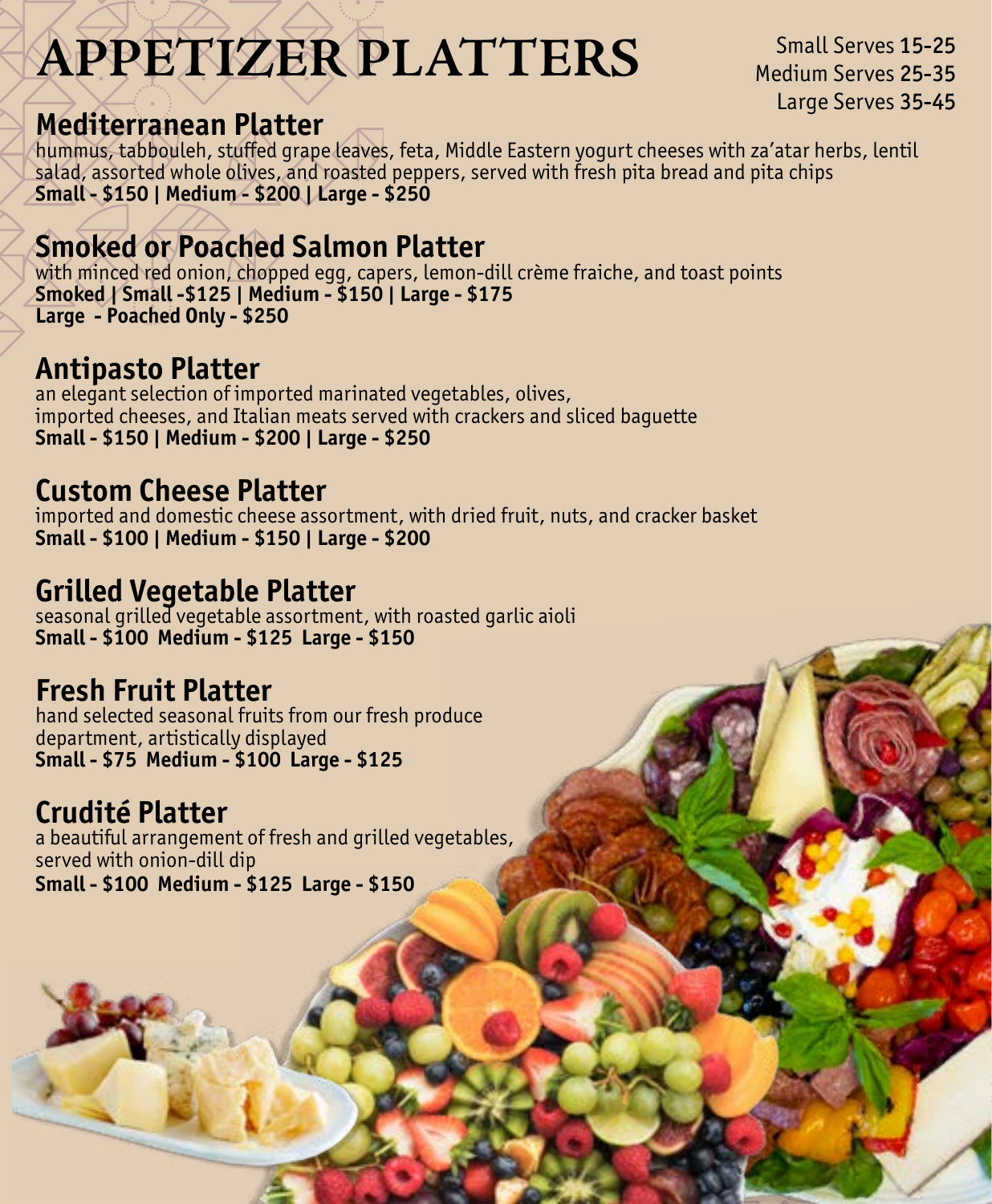## **APPETIZERS**

**Spinach-Artichoke Dip** our popular spread, served warm with house made pita chips **4 lbs. - \$65.00 | 6 lbs. - \$95.00**

## **Brie én Croute**

layered with house made brandy-cranberry chutney and served with baguette slices and crackers **Small - \$55.00 | Large - \$95.00**

### **Build Your Own Bruschetta**

two crostini per person, with roasted tomato and basil topped with Parnigiano-Reggiano cheese **\$2.50 per person**

## **SKEWERS**

Two dozen minimum for **each** item ordered

### **Antipasto Skewers**

olives, salami, cornichons, fresh mozzarella in a peppadew pepper, and marinated mushroom, all bite-size, on a skewer **\$2.50 each**

#### **Salmon Skewers**

marinated, grilled, and glazed with apricot-ginger sauce **\$4.50 each** 

Two dozen minimum for **each** item ordered

#### **Chicken Skewers**

lemon-garlic chicken, served with tzatziki sauce on the side **\$3.25 each**

#### **Beef Skewers**

three bite-sized cubes of beef tenderloin lightly dusted with porcini essence **\$4.50 each**

#### **Caprese Skewers**

cherry-sized fresh mozzarella and grape tomatoes, marinated in basil oil and white balsamic vinegar, seasoned with sea salt and freshly-ground black pepper **\$2.50 each**

**Fruit Skewers \$3.00 each**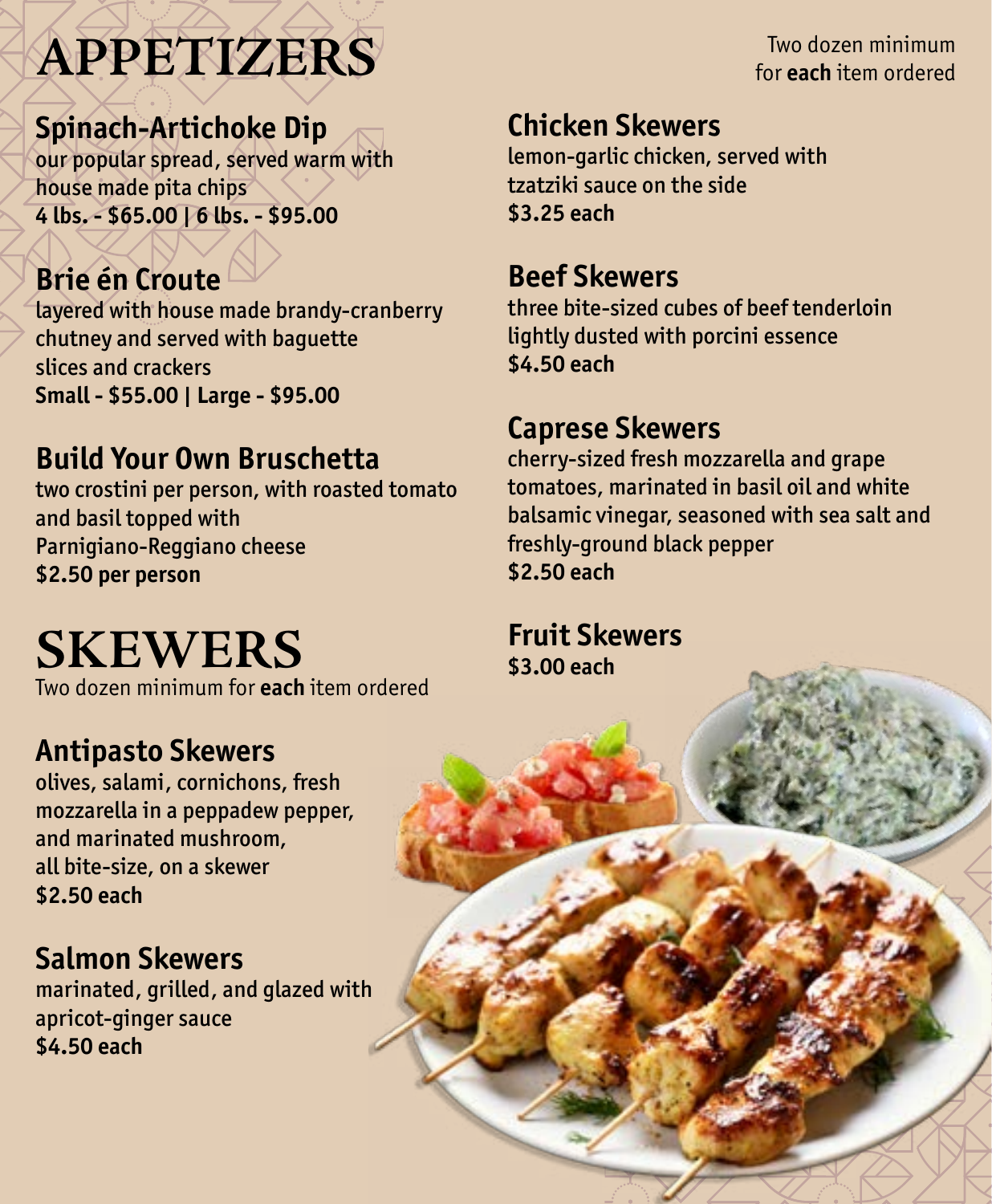## **SANDWICHES**

**All sandwiches are made on a 6" full size crispy baguette for \$9.50 ea. Or a 3" petite size crispy baguette for \$5.00 ea. Better Made chips are available for \$1.00. Orders for less than 10 guests will be assessed an increased per person price.**

## **Choose any 3 of the following: French Rosemary Ham**

with shredded Gruyere and butter

### **Premium Roasted Turkey**

with dill-Havarti and a touch of mayo

### **Soppressata**

premium Italian salami with Brie and arugula Roast Beef with shredded Gruyere, horseradish cream sauce, and arugula

### **Tuna Quinoa Salad**

hard cooked egg, capers, quinoa, onion, celery, honey, Dijon, mayo, and dill

## **Traverse City Chicken Salad**

grilled chicken, dried Michigan cherries, celery, onion, and creamy dressing

### **Caprese**

with fresh mozzarella, roasted tomatoes, basil, and balsamic glaze

### **Vegan 'Caprese'**

with grilled portabella mushroom, roasted tomato, basil, and balsamic glaze

## **SUSHI TRAYS**

#### **Basic**

tray of 32 pieces, 8 California rolls (spicy optional), 8 French crunchy rolls, 8 teriyaki chicken rolls, 8 vegetable rolls **\$49.99**

### **Advanced**

tray of 48 pieces, 8 California rolls (spicy optional), 8 spicy tuna or salmon rolls, 8 cali rainbow rolls, 8 eel rolls, 8 osaka rolls, and 8 nigiri rolls **\$69.99**

#### **Expert**

tray of 64 pieces, 8 California rolls (spicy optional), 8 real crab rollz, 8 chubby ninja rolls, 8 spicy tuna special rolls, 8 osaka rolls, 8 summer loving, and 16 nigiri rolls **\$89.99**

#### **Sushi Platter**

90-piece selection to include real crab rolls, French crunch rolls, spicy shrimp rolls, yellow California rolls, tuna rolls, rainbow rolls, and Nigiri. Served with wasabi, pickled ginger and soy sauce **\$165**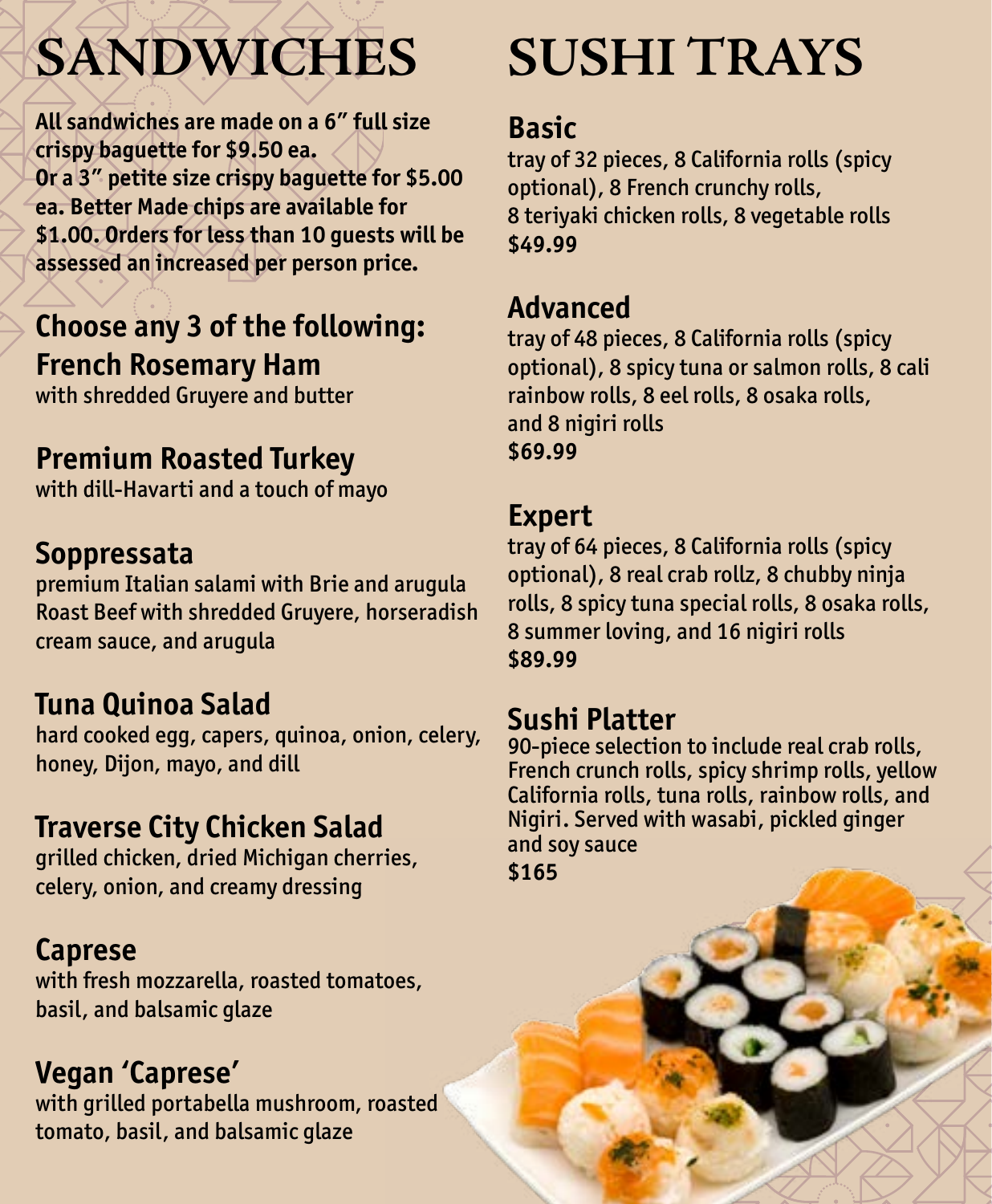## **SIDE DISHES**

#### **Mediterranean Couscous**

Israeli couscous with olives, feta cheese, fresh herbs, and dried fruits **\$8.50 per pound**

### **Lemon Vegetable Couscous**

traditional couscous with garbanzo beans, broccoli florets and marinated tomatoes **\$8.50 per pound**

#### **Sesame Noodle Salad**

shredded red cabbage, julienne bell peppers, scallions, snap peas, and fresh cilantro tossed with teriyaki sesame dressing **\$9.00 per pound**

#### **Greek Pasta Salad**

farfalle pasta with crumbled feta cheese, Kalamata olives, artichoke hearts, halved grape tomatoes, banana pepper rings, diced cucumber and red wine vinaigrette **\$8.50 per pound**

#### **Roasted New Potatoes**

tossed with roasted red bell pepper, red onion and fresh pesto **\$8.50 per pound**

#### **Mashed Potatoes**

prepared classically with butter and cream, you can also add caramelized onions, or roasted garlic **\$9.00 per pound**

#### **Roasted Yukon Potato Salad**

served room temperature and dressed with roasted garlic and mustard vinaigrette **\$8.50 per pound**

### **Redskin Potato Salad**

with Maytag blue cheese, bacon, and scallions **\$9.50 per pound**

#### **Fingerling Potato Salad**

with chopped egg, crispy Applewood smoked bacon, capers, and fresh herbs **\$9.95 per pound**

#### **Vegetable Pasta Salad**

with broccoli, julienne red, orange, and yellow peppers, chick peas, and our house- made celery seed dressing **\$8.50 per pound**

#### **Farro Salad**

dried cranberries, roasted pepitas, roasted butternut squash, roasted brussels sprorts, farro, Parmesan cheese, and tossed in white balsamice vinigerette **\$9.50 per pound**

## **VEGETABLE SIDE**

sold by the pound | \$10 lb. **Brussel Sprouts Asparagus Garlic Green Beans Roasted Carrots Seasonal Vegetable Medley Broccolini Sauteed Corn with Avocado Butter**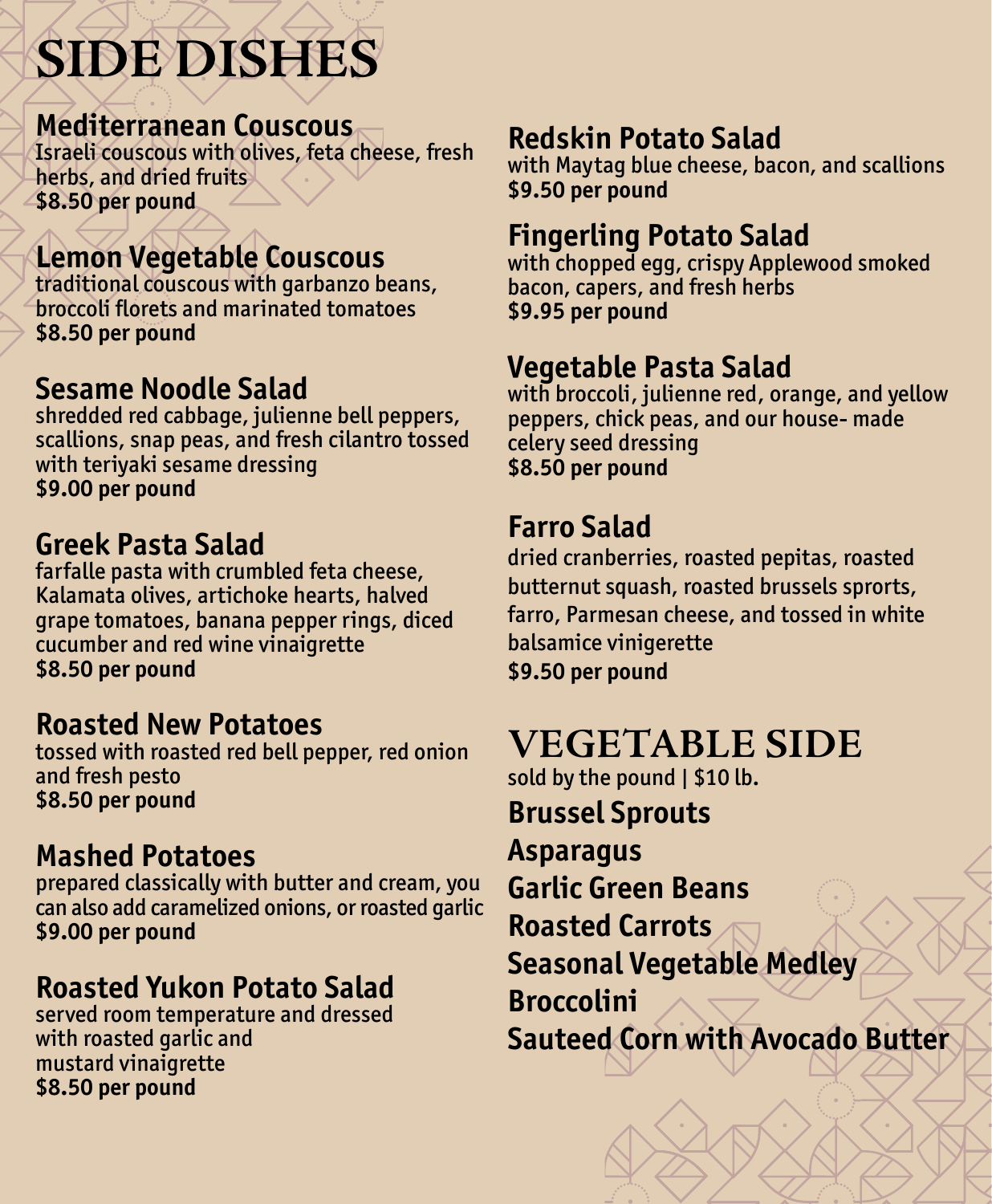# **ENTRÉES**

#### **Lasagna**

your choice of 2 varieties of our rich meat sauce and cheese or grilled vegetables, ricotta and pesto **\$14.00 per pound**

## **Italian Sausage Ragu Pasta**

Orecchiette pasta, Italian sausage, broccolini, kale and Parmesan cheese **\$15.00 per serving**

## **Stuffed Shells**

jumbo spinach and ricotta filled shells resting in a bed of marinara sauce and topped with pesto cream (also available a la carte) **\$12.00 per serving**

## **Herb Roasted Chicken**

served with mashed potatoes and roasted carrots **\$14.00 per serving**

### **Chicken Enchiladas**

served with refried beans and spicy Spanish rice **\$15.00 per serving**

### **Turkey Meatloaf**

topped with our own unique sauce and served with mashed potatoes, and garlic green beans **\$14.00 per serving**

## **Cider-Glazed Pork Tenderloin**

grilled, marinated tenderloin glazed with apple cider reduction, accompanied by cornbread stuffing and roasted carrots **\$16.00 per serving**

Minimun order of **10 servings**  for each entree ordered.

#### **Salmon with Lemon Dill or Apricot-Ginger Glaze**

served with herbed potatoes and grilled asparagus **\$19.00 per serving**

#### **Mediterranean Chicken**

with grilled marinated artichoke hearts, lemon bechamel or tzatziki sauce, grilled asparagus, and couscous **\$16.00 per serving**

#### **Risotto**

wild mushrooms, corn, asparagus, and sun-dried tomatoes **\$12.00 per serving \$16.00 per serving with shrimp**

#### **Braised Beef Short Ribs**

fork-tender boneless short ribs with a rich reduction of the braising sauce, served with Parmesan risotto and garlic green beans **\$36.95 per serving**

## **Chicken Picatta**

pan-seared chicken breast in lemon-caper white wine sauce, served with angel hair pasta and sautéed broccolini **\$16.00 per serving**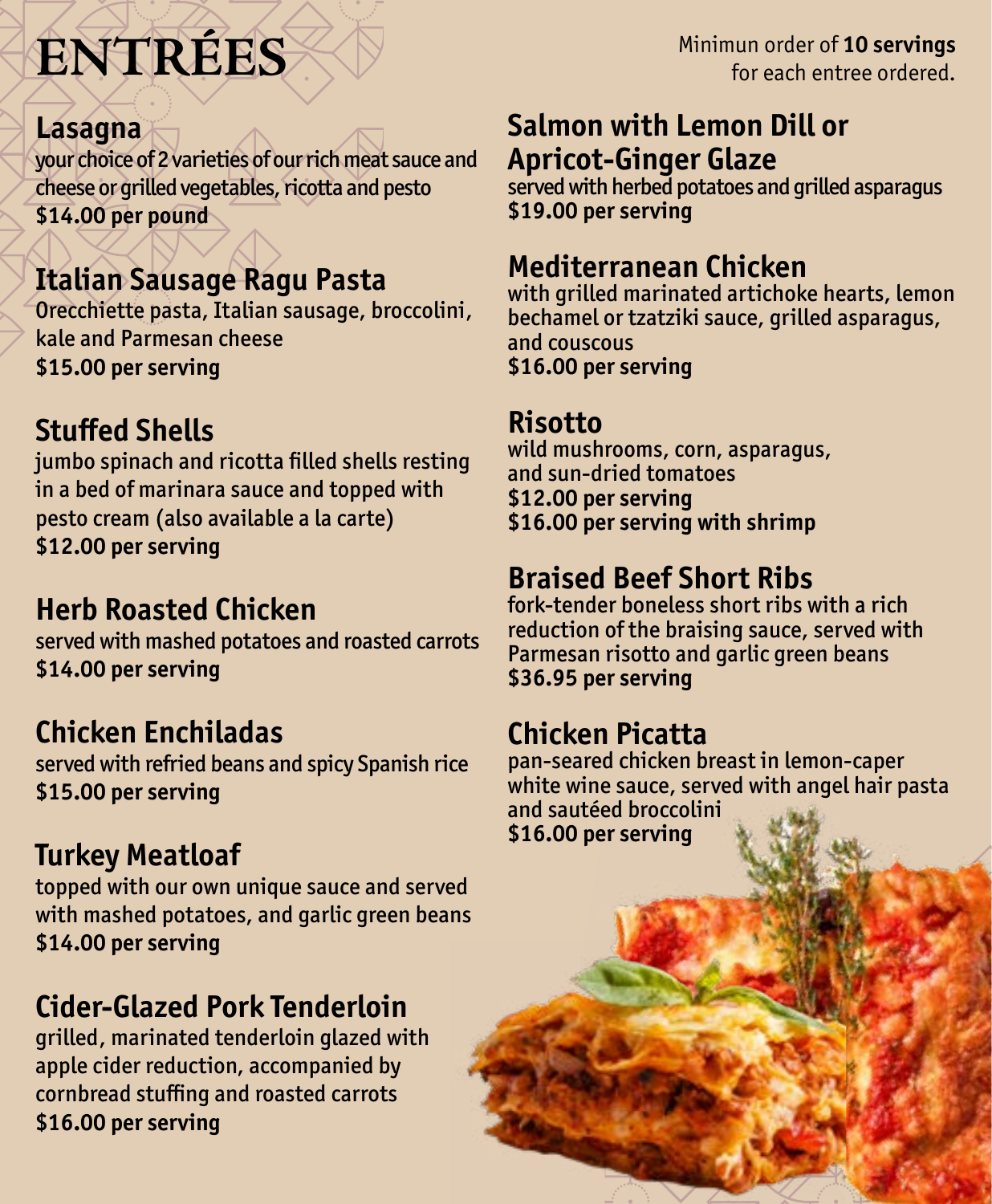## **BREAKFAST OPTIONS**

#### **Breakfast Pastries**

assorted Danish, turnovers, bear claws, and muffins baked fresh in our bakery **\$15.00—\$25.00 per dozen**

## **Bagels with Cream Cheese**

an assortment of your choice served with plain or flavored cream cheese **\$21.00 per dozen**

## **Quiche**

list of suggestions available upon request **\$16.99 each | \$22.95 deep dish version** 

## **Build Your Own Yogurt Bar**

plain Greek yogurt, granola, fresh fruit, and whipped cream **\$6.00 per person**

### **Smoked Salmon Platter**

served with cream cheese, shaved red onion, sliced tomato, lemons and mini bagels **Small - \$125.00 (serves 10-15) Medium - \$150.00 (serves 15-20) Large - \$175.00 (serves 20-25)**

#### **Breakfast Platter**

spiral-sliced honey-glazed ham with home-style potatoes, grilled asparagus, and tarragon aioli served with grilled English muffins **Small - \$150.00** (serves 10-15) **Medium - \$185.00** (serves 15-20) **Large - \$225.00** (serves 20-25)

## **Crème Brûlée French Toast**

thick-cut challah bread, dipped in rich custard and sautéed, then baked in more custard; accompanied by maple syrup and mixed berry sauce

**\$95 per hotel pan (30 half-slices) \$50 per half hotel pan (15 half slices)**

#### **Fruit Salad**

made from the freshest fruits available **\$9.00 per lb.**

## **Gourmet Coffee Service**

choice of regular and/or decaffeinated coffee with cream and sugar (8 ounce portions, serves 10) **\$25.00 airpot**

**The following items require a Holiday Catering Chef on site and a mimimum of 25 guests. Groups under 25 will assessed a higher per person rate.**

## **Omelette Station**

prepared to order with your choice of vegetables, meats, and cheeses **\$8.00 per person** (plus cost of chef )

## **Breakfast Buffet**

with scrambled eggs, breakfast potatoes, or hash browns, bacon or sausage, fresh fruit and an assortment of pastries **\$15.00 per person** (plus cost of chef )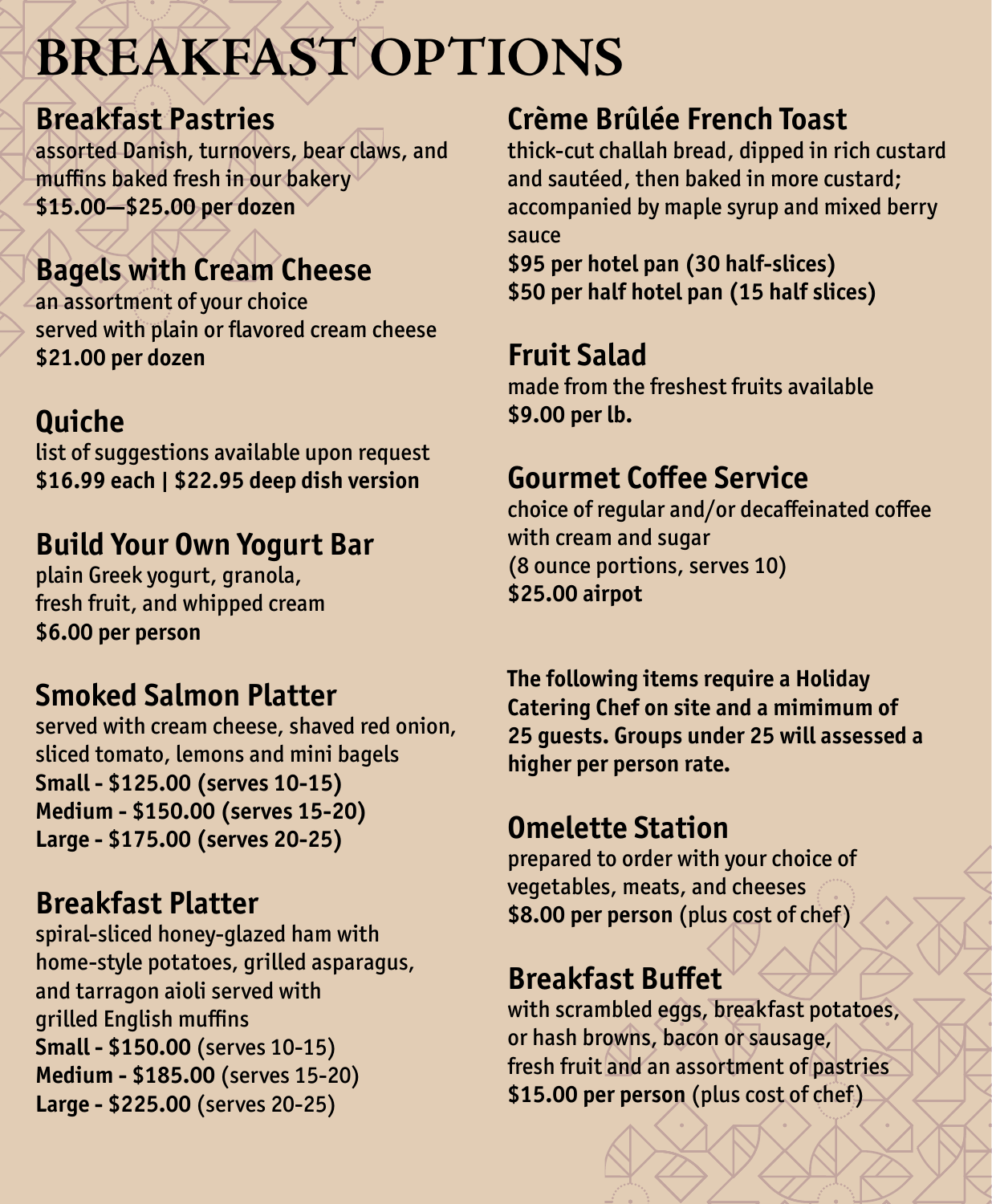## **DESSERTS**

## **Mini Bar Assortment Standard Package**

three classic brownies, three lemon bars, three tiger bars, three pecan bars

## **Variety Package**

select any four in season mini bars, three of each flavor for a total of 12 minis per variety package order **\$25.00 per platter**

### **Assorted Cheesecake**

mini cheesecakes may include the following flavors: plain, caramel, chocolate,marble, raspberry and blueberry **\$25.00 per dozen**

## **Mini Pastry Assortment Platter**

two key lime, two eclairs, two pecan chocolate tart, two mocha mousse cup, four assorted cheesecakes **\$30.00 per dozen**

## **Classic & Seasonal Mini Bars**

One dozen minimum, \$20.00 per dozen **Holiday's Classic Brownie**

**Lemon Bar Pecan Bar Tiger Bar Apple Crisp Bar** 

## **Classic Pastries**

One dozen minimum, \$25.00 per dozen **Traditional Cannoli Chocolate Cannoli Cream Puffs Chocolate Cup with Mousse Eclairs Ganache Tart Fruit Tart Key Lime Tart Lemon Curd Tart Pecan Chocolate Tart**